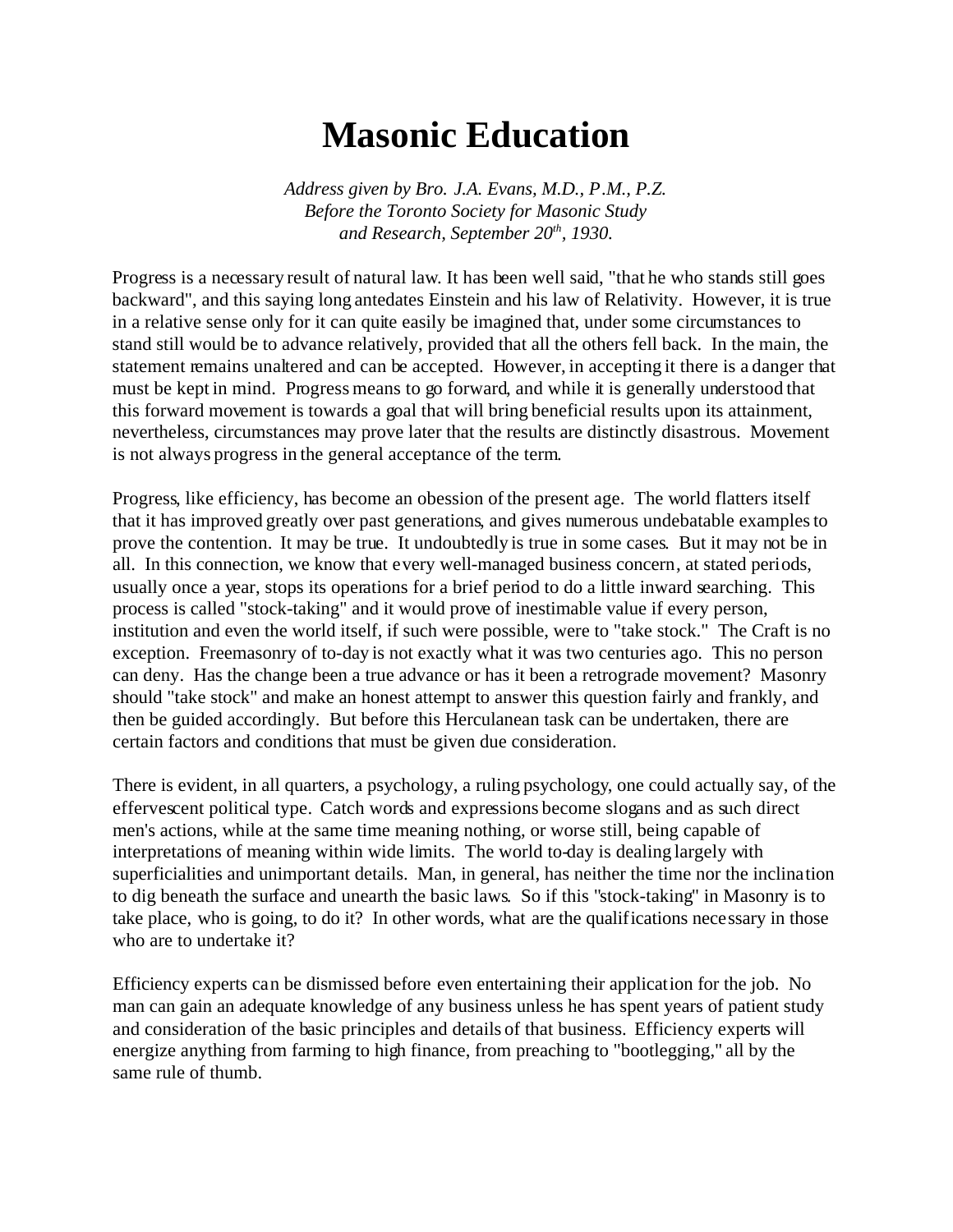Then we have the specialists. These are the men who by dint of application have obtained a more intimate knowledge of details than is possible to a man of wider experience. Moreover, this increased knowledge is gained, not infrequently, at the expense of the perspective. Specialists are useful, but by virtue of their very training, they must not be permitted to lead; their activities must be directed and controlled by a governing hand. Specialism is rife to-day. We have specialists for this and specialists for that, specialists who were unknown a decade ago, and specialists who will be unknown when science changes the diurnal habits of the human race. We have specialists in name and specialists in fact, specialists who have graduated from their own school and those who have graduated from the schools of other specialists, and so the dance of specialization goes merrily on and the world, at large, signs of the dotted line and pays. Specialism is the direct result of the superficial mental attitude of the day, or is it a cause? Unbridled specialization is a curse, though it may prove of untold value when properly directed. So let us beware how we handle the specialists whom we engage to assist in this study, and not let them get out of control. Specialists are like fire, good servants but poor masters.

How then can we approach this subject of "stock-taking" of Masonry? First, it must be definitely determined just what Freemasonry is to-day, its basic principles, its many and varied aspects. Second, it must be equally determined what Masonry was two centuries ago, at the time of the "revival" and the formation of the first Grand Lodge. Third, an honest endeavour must be made to ascertain the antecedents of Masonry, so that we may know the fundamental principles that it was intended to perpetuate in the new organization. The man who can fulfil these requirements must, first of all, be a Masonic student. But he must be more. He must be endowed by nature with the analytical and judicial faculties. He must have a broad viewpoint arid a wide experience in life to prevent him from being led astray by details. He must be able to separate the wheat from the chaff and be capable of directing his mind, uninfluenced by his emotions, his personal attractions or his antipathies. If not so endowed and trained, his conclusions will be tainted by his own feelings and opinions, as history so conclusively proves.

It is not within the power of the Craft to present any man with these desired natural qualities. But Masonry can give to her votaries an experience with men. Masonry can give, to a still greater degree, instruction, and it must be admitted frankly and fearlessly that in the one thing in which it is possible for Masonry to excel, it has failed, and failed dismally at that. This is not a pleasant thought but there is no use in playing ostrich, when there is work to be done. The whole argument boils down to one basic truth, *Masonry, to fulfil her mission, must educate here members.* We hear it said, on all sides, that the Craft is clamouring for instruction. Actual experience proves this to be scarcely in accordance with the facts. [In the not distant past, a special invitation was sent to the Master of each lodge in and around the city, to attend an instructive address to be given at this Society. Of the eighty Masters invited, a reply was received from but one, and he expressing his regrets at being unable to attend.] Masonry has succumbed to this baneful influence of the age and has become the servant of the times, instead of being, as it should, the rnaster, or at least, a beacon to guide the traveller on his path. Masons are no more clamouring for instruction than is the average healthy schoolboy on a perfect summer's day when the fields, the old "swimmin' hole," and the ball games are irresistibly calling him. Most Masons, as far as instruction is concerned, must be treated in much the same manner as the schoolboy, taken by the ear and spoonfed with knowledge. Those who have no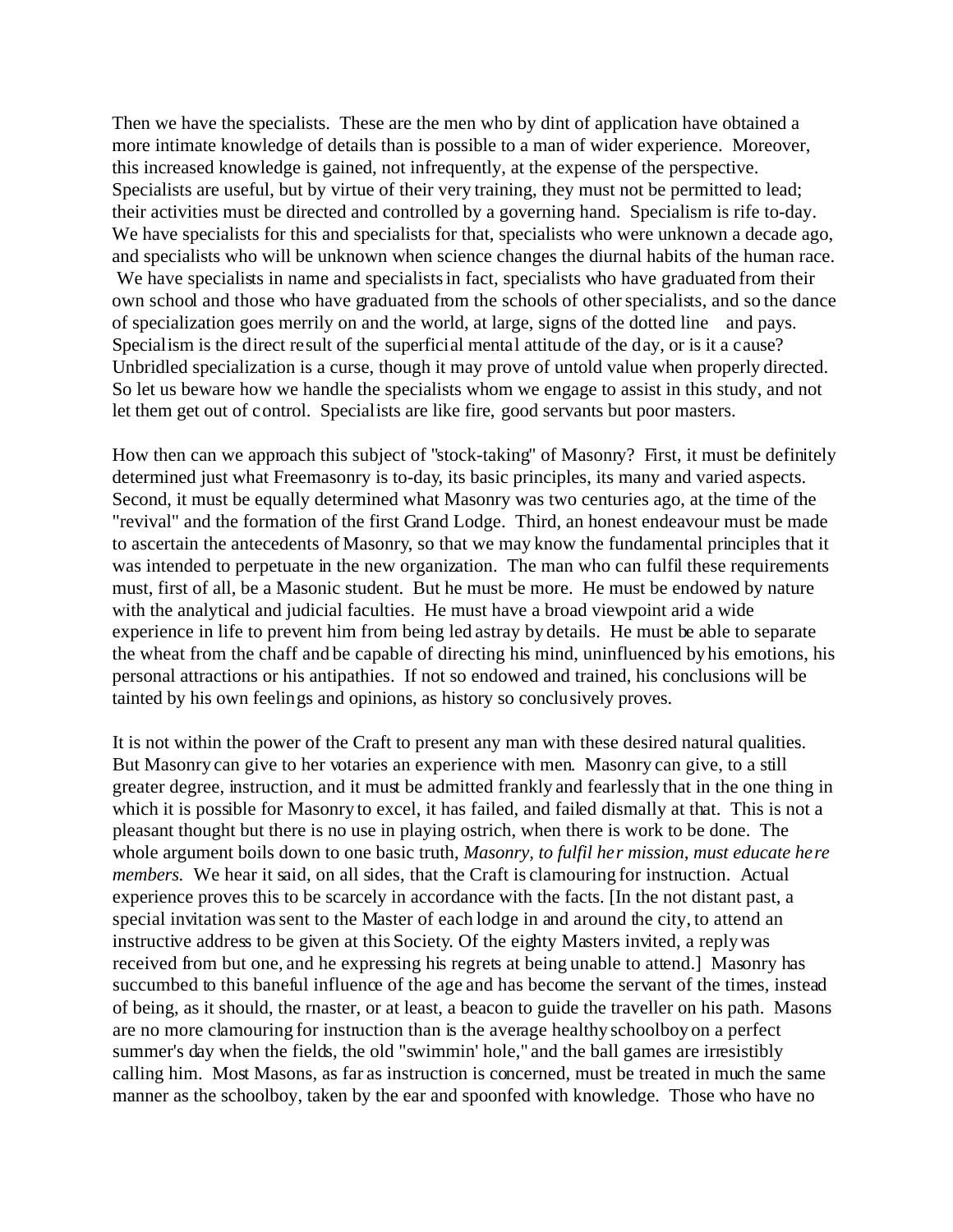mental appetite or whose mental stomachs rebel against this nourishment are in the wrong place and would be better out, for Masonry can do little for them. From this it is easily seen from where the leadership and instruction should come, and this automatically brings us to the first. step to be taken in the "stock-taking." *Every office should carry responsibilities*, as well as honour, and if those responsibilities are discharged honestly and efficiently, the officer becomes honourable, if not, the office is belittled, and besmirched.

Masons are not clamouring for instruction, but the necessity for instruction is being shouted from the housetops and he must indeed be deaf who does not hear it. The time has come when the term "officer" should really mean a man capable and willing to give instruction; the higher the office, the greater should be that capability and willingness. Officers should be chosen for their mental qualifications and not the "glad hand" facility. Popularity does not mean ability and herein lies the fundamental weakness of democracy and Masonry is a democracy.

Now what is that necessary capability, that instruction? In other words, what constitutes Masonic education? Let us pause briefly and "take stock." There are many words which, during the passing of time, change their meanings, so that in time they come to mean something quite different from the original purpose. Such a word is "education. This word comes to the English language from the Latin, rather from two Latin words, "e ducere," meaning "to lead out," and therefore meant "to lead out the individual from his personal or selfish contemplation to knowledge of his environment, family, clan, country, race; and as the process developed, to a knowledge of the universe." Consequently the more facts outside of himself with which man became acquainted and conversant, the better educated he was. It makes no difference how these facts were acquired, whether in an organized teaching institution or in the "university of personal experience." Merely passing the required examinations in a school, college or university does not constitute real education. Many a man has been well educated who never attended more than the lowest grades of school, and in a few cases, none at all, but by making the most of his opportunities has developed himself to a truly astonishing degree, and conversely there are those who have had excellent opportunities but leave college with the same narrow outlook and undeveloped mind with which they entered wasted energy, and worse, for such always cast a stigma upon true education. Education, no matter what kind, should breed in the student a love of knowledge. Any system of instruction which does not engender this desire, fails utterly. How often we see the young man or woman leaving college, graduated, finished, with a distaste for study and a firm intention to never again open a text book. Such certainly has not proceeded far along the "leading out" path. It may be the system that is at fault, it may be the student, it may be the teacher, the result is the same in all cases calamity.

Education should be a series of intellectual gymnastics by which the mind develops and grows stronger and bigger, so that with the training, the mind becomes capable of dealing with bigger and more difficult problems, in a more efficient manner. Father's millions and mother's social status can never give the conceited fop mental development. Personal effort is indeed necessary. "work and each tomorrow find us further than to-day." Masonry teaches this great truth. The entire Masonic system is based upon it. Work is the duty of the Mason; he is presented with the working tools and he must use them. No one else can do it for him. And it depends upon how conscientiously he uses those implements, how perfectly he will shape his ashlar. The rough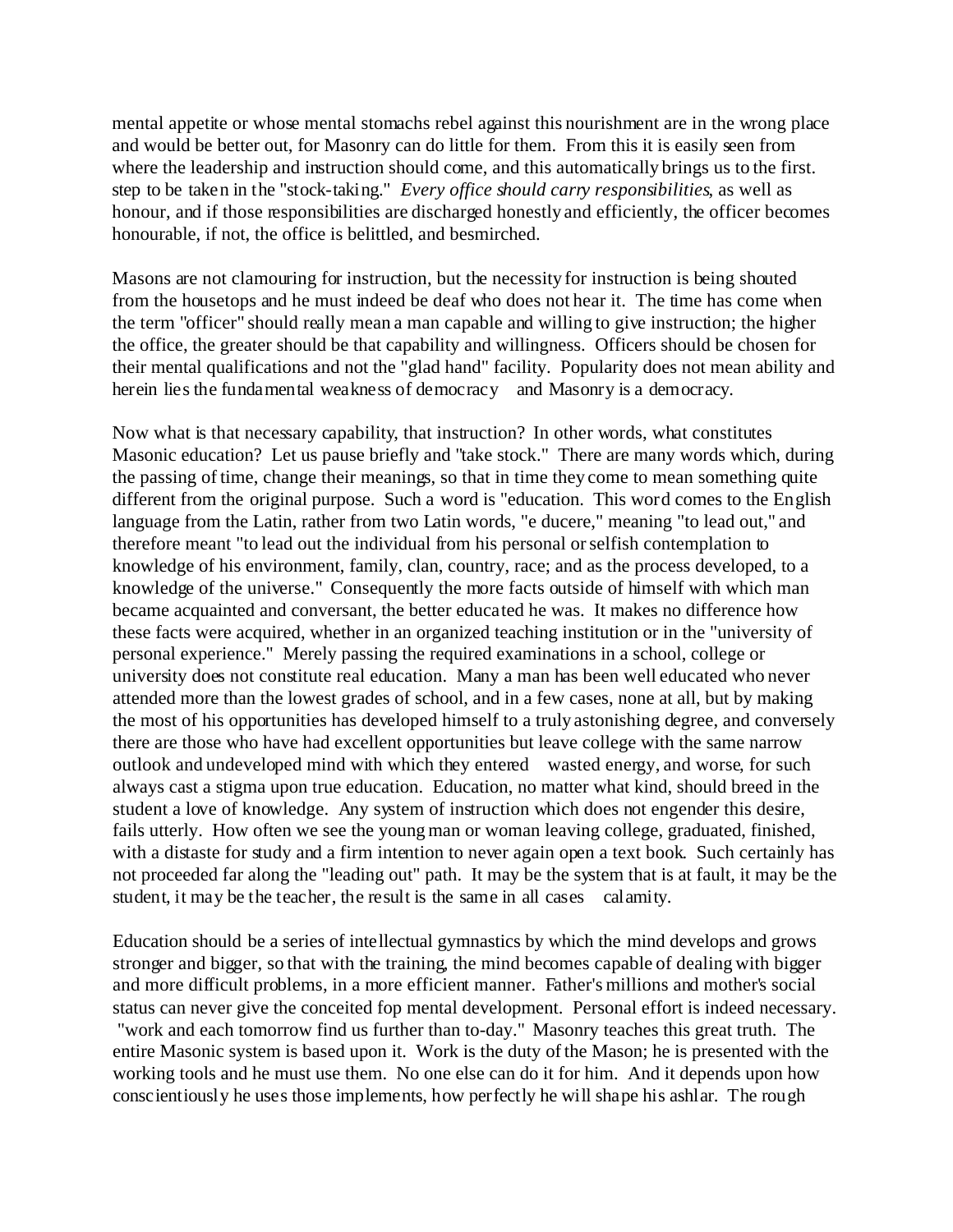ashlar will forever remain a rough ashlar, if the Mason sits idly by and does not use those tools in the manner in which they are intended to be used. By no other means than by work can the Mason prepare his stone for the building. The most elaborate implements are useless without labour, and moreover, that labour must be prompted by perseverance. Knowledge, labour, perseverance, there is no symbolism in that. It is hard, cold, cruel fact. To take these tools symbolically is to be a Mason symbolically, and that is a travesty on the name which nothing can remove, be it rank or money, no, nor even morality.

The great Sir William Osler, than whom none greater has ever existed in his chosen profession, said, in speaking of education, "The master word is work"; his life exemplified it, and his success proved the truth of it. Listen to that mind noted for its beautiful thoughts, Robert Louis Stevenson, who says,

> "Contend my soul, for moments and for hours, Each is with service pregnant, each reclaimed Is like a Kingdom conquered where to reign."

Masons must work, not merely symbolically but actually and in fact, if they are to be real Masons and not merely of the symbolic type. Candidates must be made to undergo real initiation not merely symbolic initiation as so many do, and which accounts for the long and growing list of suspensions and demits seen each year. The governing bodies are worried over this growing number of demissions, and well they might because it shows unequivocably the failure of initiation as practised. The cause is clear, the solution as definite, failure to accept and act accordingly will simply mean a continuance of the disease which is eating at the very vitals of the Fraternity. Banquets and song, platitudinous speeches and hurrahs never made anything, and cannot make Masonry. Work, and lots of it, work properly directed, work along educational lines, educate the membership, make Masonry really mean something and a new day will dawn. But to educate the members, educators must be found. Education, like charity, must begin at home, the uneducated officer cannot instruct the new initiate. There is an apt though trite saying, "To train a dog it is necessary to know more than the dog." And do not forget the old Latin proverb: "Ex nihilo, nihil fit."

There is another type of lost Mason about whom I wish to interject a few words at this point. His name is found generally amongst the demitted class, seldom amongst the suspensions. This type is usually a man of no mean parts, of some intellectual attainments, has had considerable experience in the world of men and who has given some consideration to the problems of life. He realizes the value of education and is willing to devote more or less energy to the search after knowledge and in the quest of wisdom. He is not expecting any magical gift of wisdom because he knows much better. Such a man comes to Masonry rightfully anticipating that he will find some assistance within the Craft, some direction to his researches. He comes up for initiation and is met by some ill-advised brother who tries to be witty by making some inane remark about what is going to take place in the approaching ceremony. This type of wag should he guillotined and quartered as he has done more to ruin candidates than almost any other.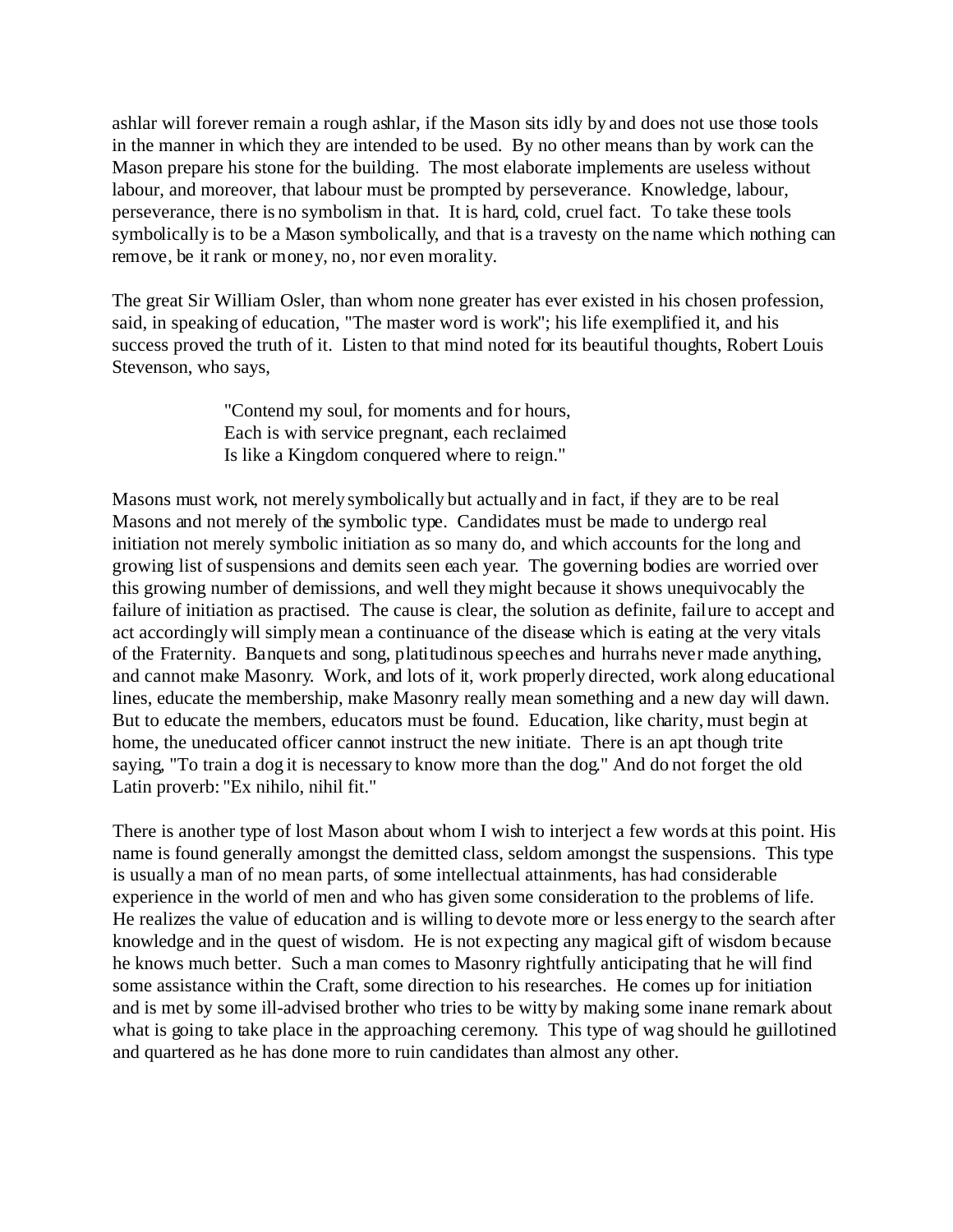One of two things may now happen, or worse still, both. The ceremonies may be run through by officers whose elocution is, to say the least, faulty to an extreme, and as expressionless. The ceremonies, through pressure of time, are not given "in extenso," for the banquet waits. There are speeches to be made, toasts to be honoured and music, oh! shades of Epicurus and Demosthenes! what speeches; what music'. Our brother is attracted in spite of it all, and realizes dimly how beautiful it could be. On the other hand, the rendition may be excellent. The candidate is unquestionably impressed and he feels that there is a reasonable hope of his finding that of which he is in search. He gets up his work and is given the remainder of the degrees, usually rushed through at an emergency meeting. Still hope leads him on, he is willing to work. There is much work to be done that night, the sublime degree is rushed through and he is finished, graduated, a full fledged Master Mason, able to look after himself and left to his own devices, no instruction, no advice, no help given.

He flounders, he becomes discouraged, feels disillusioned and fails to attend the meetings. But at some later date we find this same brother a very active member of some other organization, devoting those same energies he would so gladly have devoted to Masonry. He should never have been lost, the fault is with the lodge. Many dozens are lost annually in this manner, the best types of men, the very men Masonry cannot afford to lose. These must be saved or else the Craft will slip still further down the broad highway with ever increasing speed. bring the character of the lodge meeting up to his level and he will stick, .incidentally raising the tone of the lodge still higher. A little Masonic education given right at this time would act almost as a specific for this malady. Back slapping won't cure it.

There is one thing else needed, a little beside the point, but badly needed, and education will only partially help to supply the want, that is frankness, admittedly an archaic virtue that has no place in the twentieth century. We are living in an age of sham, intensive advertising and high pressure salesmanship; things are not what they seem, or rather what they are represented to be; extravagant speech, extravagant clothes, extravagant motor cars, and worse still, extravagant morals, any of which taken at one-tenth of their expressed value would mean to be defrauded. What the world needs, and Masonry is not exempted, is frankness, honesty and sincerity. But some say it does not pay to be frank, to be honest. Yes, it does; cast aside all pretensions, stand on your own worth. To do this will lessen the show to the world and you will have to increase your value by development, by education, and this is exactly what you should do.

*It certainly does pay* to be honest, frank and sincere, that is, if you are conscientiously striving to fulfill your highest destiny of self development in the pursuit of the ideal. You will often be misunderstood and criticized by the undiscerning and even maligned by those actuated by selfish motives, but there need be no occasion for worry on this account as you are in excellent company, the very best possible. Galileo was persecuted by organized Christianity for displaying these virtues. On the other hand, it, does not pay if you are merely seeking popularity for personal aggrandizement, for such necessitates pandering to the weaknesses of human nature, whether it be of the oligarchy or the populace. Herod chose the body of Salome and the head of John the Baptist.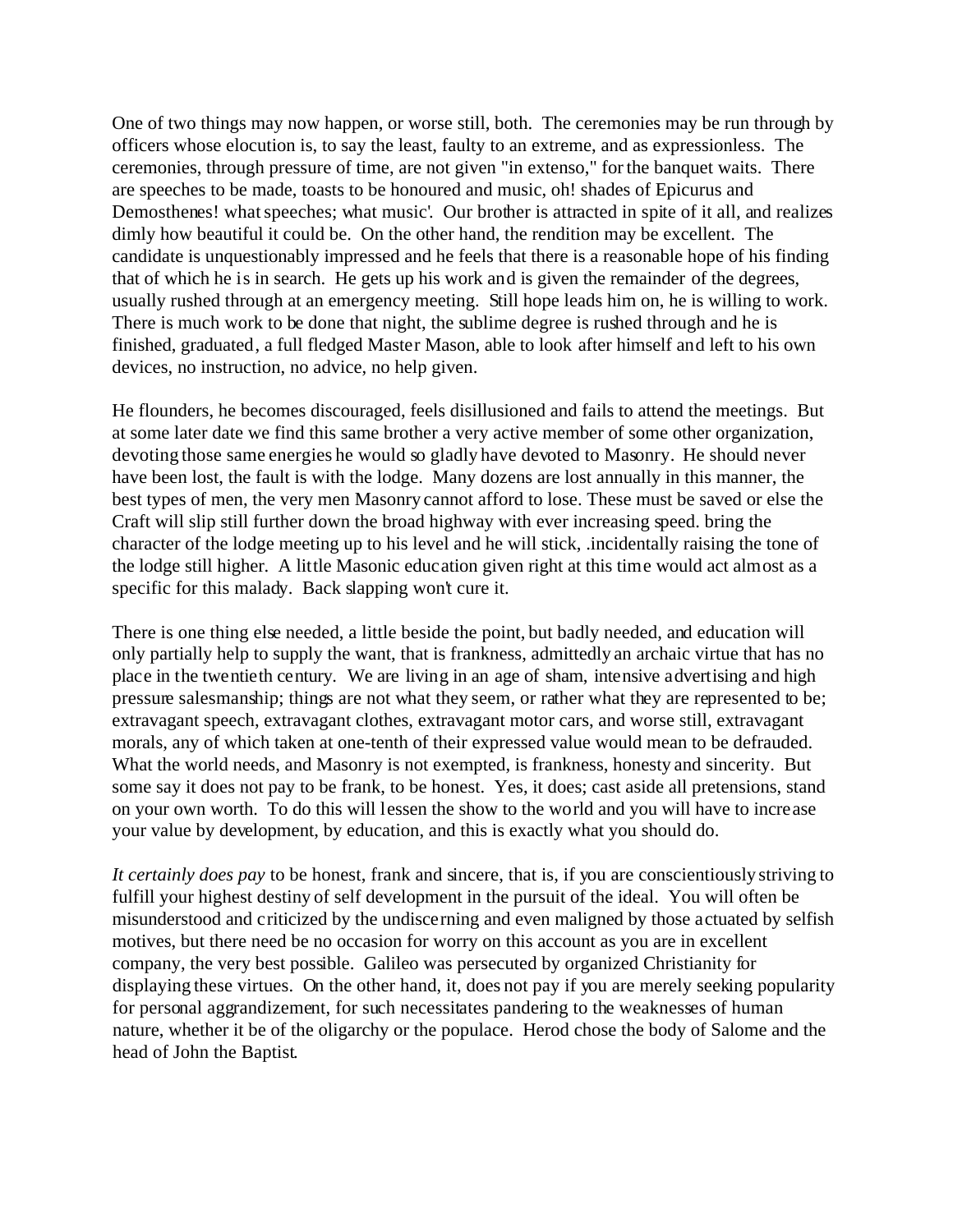It should be interesting to Masons, more than to all others, to see that education implies, in addition to the purely intellectual development, a moral growth, a lesser consideration of self with a greater consideration of others. This is what is meant by a liberal education. It would be more correct to say a liberating education, because it enables a man to "lead out" from the narrow confines of his own soul and to free himself sufficiently so that he can bask in the radiance of the universal spirit. Masonry realizes this great truth, and to the unfolding processes taught in the Craft there is added moral instruction. In fact, to so great an extent does Masonry appreciate this, that moral admonition is given prior to the more intellectual instruction of the Fellow Craft and Master. He who sees this accompaniment or preparation only and thereby makes the Craft a system of morality and *nothing more* has missed the true spirit and central purpose of the Fraternity, no matter how beautiful that morality may be.

Moreover, there is a great danger to this restricted, and therefore incorrect conception of Masonry, a danger from which the Craft has suffered in no small measure, for no sooner is Masonry made merely a system of morality than it becomes an appendage, not to religion, but to any intolerant and bigoted sect whose members may unfortunately gain admission into Masonry. We have seen numerous examples of such. True morality is invaluable, but not that sickening, sob-sister type which is the outgrowth of ignorance and selfishness. Every religious (term used in ordinary acceptance and not the true, original sense) man should be moral but we know only too well that such is not the case. Every truly moral man is religious. (Term used in original sense). This statement will be met with vociferous contradiction, so let us examine it briefly. The word "moral" comes from the Latin word "mos" meaning "a custom, fashion, use or law." In the plural form "mores" it means "character, or behaviour." The character or behaviour may be either good or bad, but the word has come to be generally accepted in the sense of good behaviour, so that rather than say such a man has bad morals, the expression "no morals" is more frequently heard. Accepted in this sense, a moral man is one who lives in such a manner as to avoid injury to his fellows, that is unselfishly, and this is the very essence of true religion, irrespective of what the peculiar faith may consist. There are other more restricted meanings to this word but they are so obviously separated from the present subject as to require no consideration at this time. With this, the moral aspect of the question will be laid aside to take up the main issues and to which morality is but an accompaniment and a preparation, important though it may be.

What then is Masonic education? First of all, it should be a leading out process, an unfolding, a development; secondly, that development should be along lines indicated by the Craft teachings. The most cursory examination will disclose the fact that Masonry is basically founded upon just such an idea, because it is divided into stages or degrees, each stage being (or supposed to be) indicative of some developmental phase through which the neophyte is required to pass or attain. There is no royal road to learning, *knowledge is absolutely valueless to the individual until he has made it his personal property*. To do this means hard, consistent labour, and in the absence of this labour, the acquisition of knowledge is an absolute impossibility. Many Masons appreciate the value of knowledge but lack the necessary energy to knuckle down to the hard work necessary to acquire it. These rush through degree after degree, hoping that by some magical means, supreme knowledge will be given to them as a gift from the gods, and thus enable them to reap the full benefits of knowledge without having to subject themselves to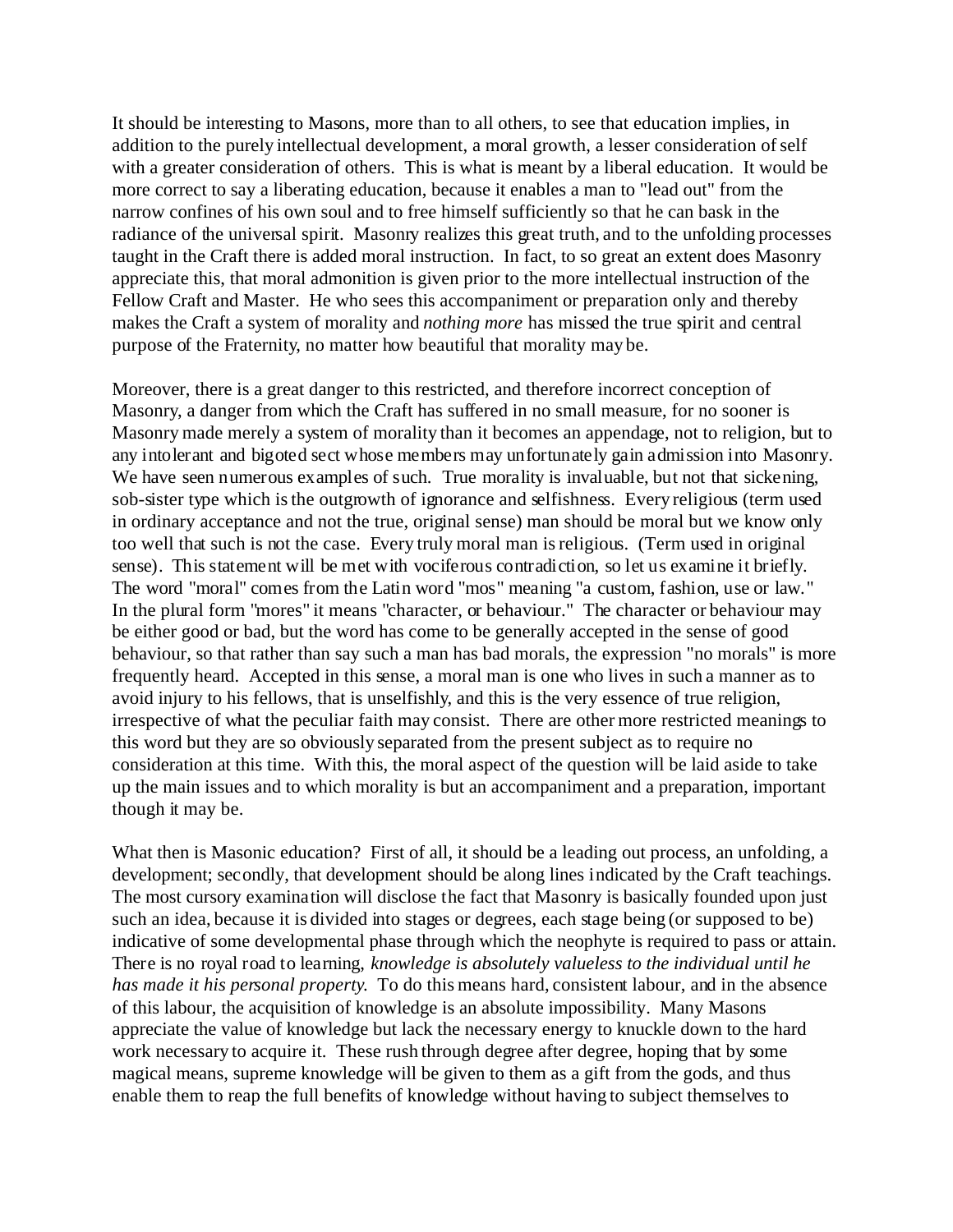exertion of any kind. But the receiving of degrees does not necessarily mean development. True a man must be mentally poverty stricken if he does not receive some benefit from witnessing the beauty of the various degrees found in Masonry, but that is not real education because there is not sufficient effort put forth *by him* to give rise to any development. Such persons are mentally lazy. No man can become a champion boxer from merely reading a book on the gentle art. *Personal effort is necessary*, and that is just where people fail by the thousands, that is where the leadership has failed. *Masons must be compelled to put forth a personal effort* and any Mason who is unwilling to make this effort can never obtain any development. *This compulsion must come from the governing bodies*. They will become very unpopular, at least temporarily, but if any governing body is going to evade its duties on the plea of unpopularity, then that organization can immediately proceed to the Mortician and make arrangements for its own interment. The danger to Masonry is from within, a dry rot, not from outside sources. These latter need not cause us one moment's trepidation, but. the former is a very real source of apprehension to every intelligent Mason. The results are already becoming unquestionably manifest.

To consider the question more in detail, the education which every Mason should acquire need not be purely Masonic, it is better not, but it is the Masonic branch that concerns us more particularly here. Our ceremonies tell us along what lines the Mason should direct his education, along what lines he should develop himself as a Mason.

Morality, this has already been dealt with but there is another aspect that is worthy of consideration. Whilst repeated admonitions to practise morality are not only advisable but necessary, nevertheless, it must be granted that there is no moral instruction given in a Masonic lodge that cannot be obtained elsewhere. It would even be safe to say that there is no moral instruction given to any candidate in this jurisdiction, but what has been given to him under more ideal circumstances, and at a more impressionable age, that at his mother's knee. To make Masonry merely a school of moral teaching, is to make the Craft absolutely a superfluity. Imagine a group of grown men dressing themselves up in fancy regalia, observing meticulously elaborate ceremonies merely to tell the candidate that he must obey the moral law. Such information he already has. Imagine it; did I say grown men? What a horrible waste of time, money and energy to pander to the vanity of those who wish for personal elevation over their fellows. No; ten thousand times no. *Masonry has a greater value for the true initiate.* But morality is necessary, because if the knowledge that it is possible to obtain in Masonry, were to be used for ulterior and selfish purposes, great harm would result. Knowledge is power and power must be given only to those who will use it aright. How much better the world would have been if the expert chemical knowledge had never fallen into the hands of the war lords; how many lives, how much human suffering would have been saved. By all means practise morality. This is the first step in Masonic development.

Having proved himself worthy by the practice of morality, the Mason is now permitted to extend his researches into the hidden mysteries of nature and science. This is where the true intellectual education should begin. The Mason must unfold himself, lead himself out and acquire a knowledge of the universe, its phenomena, its laws. Any chosen path may be followed, but a general knowledge is first advisable before specialization, otherwise the general relationships